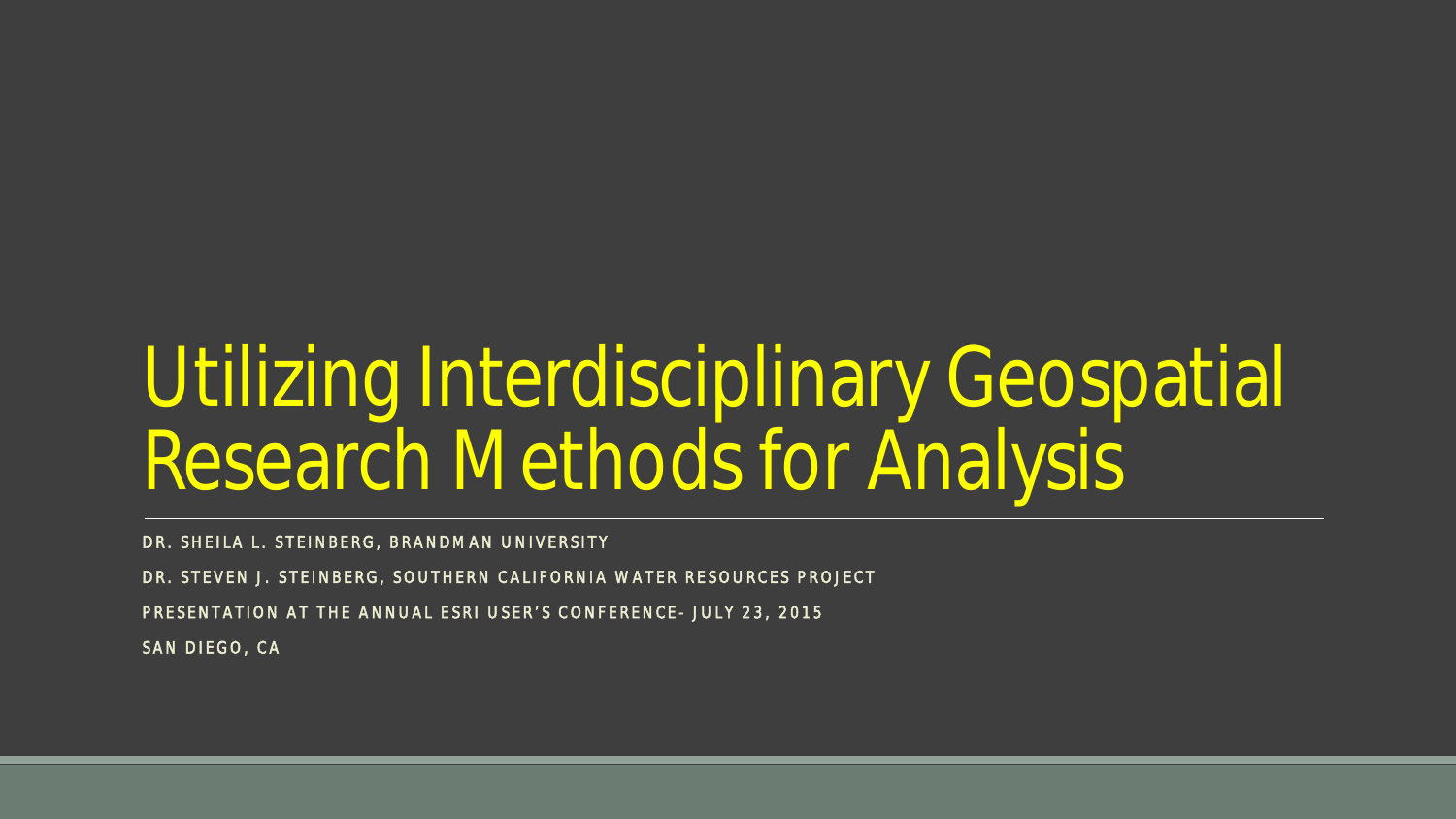# Issue/Problem

ØValue of spatial relationships, patterns, have a long history across many disciplines.

ØAbility to integrate different types of information/data relatively recent

ØUsing Geographic Information Systems (GIS) enables one to actively consider space and place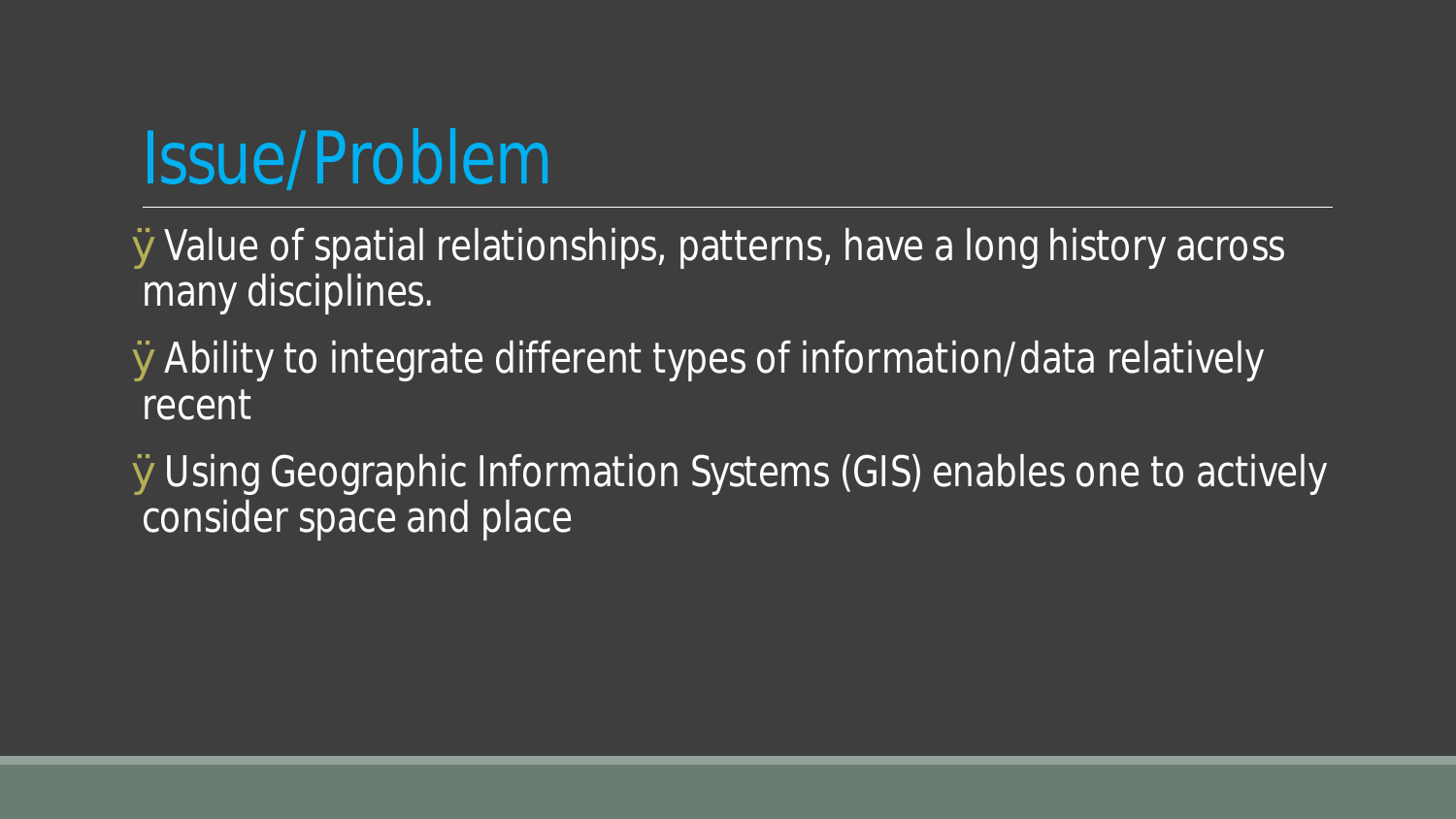

Ability to integrate different disciplines and approaches

together.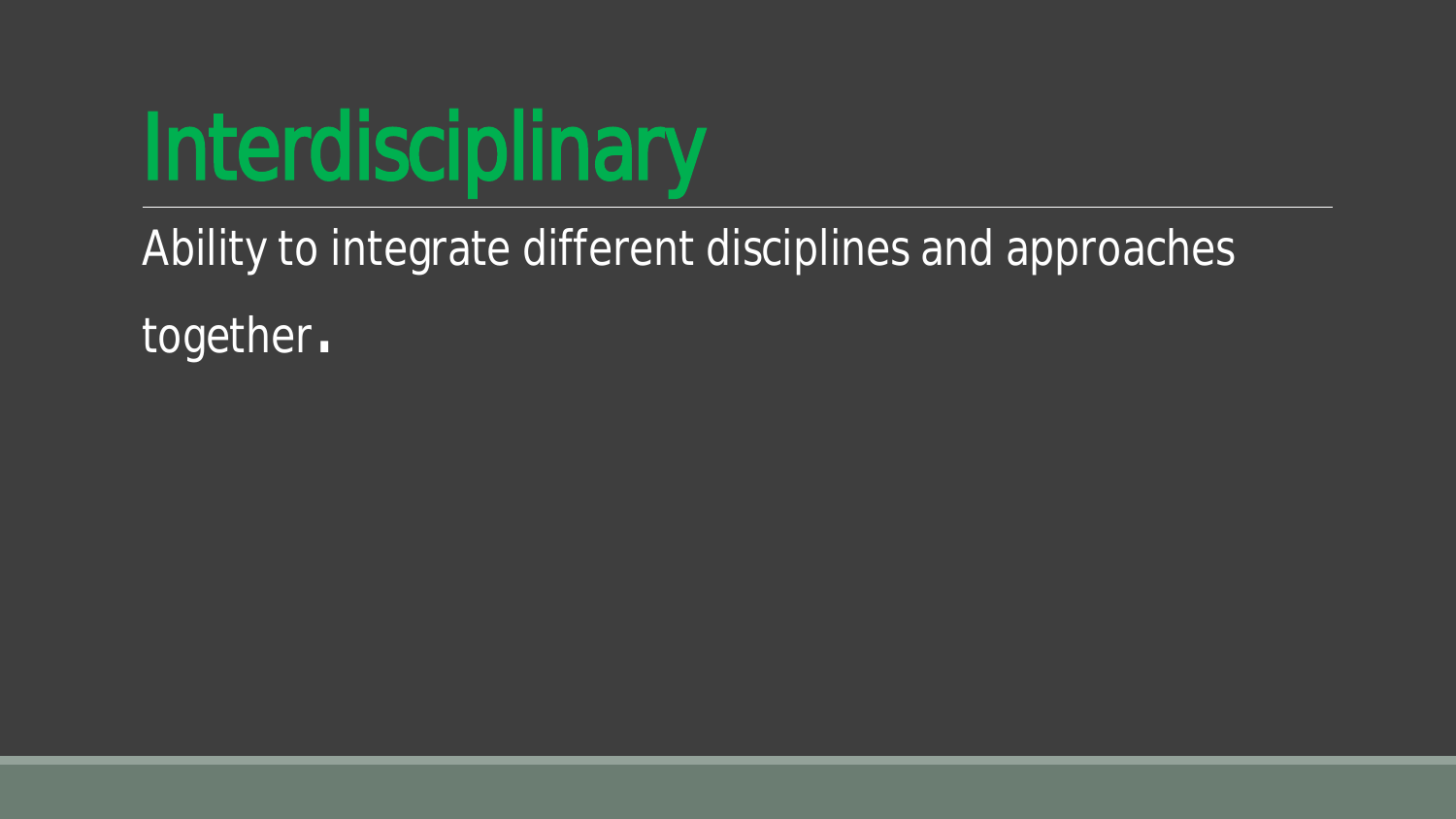# Integrated Data

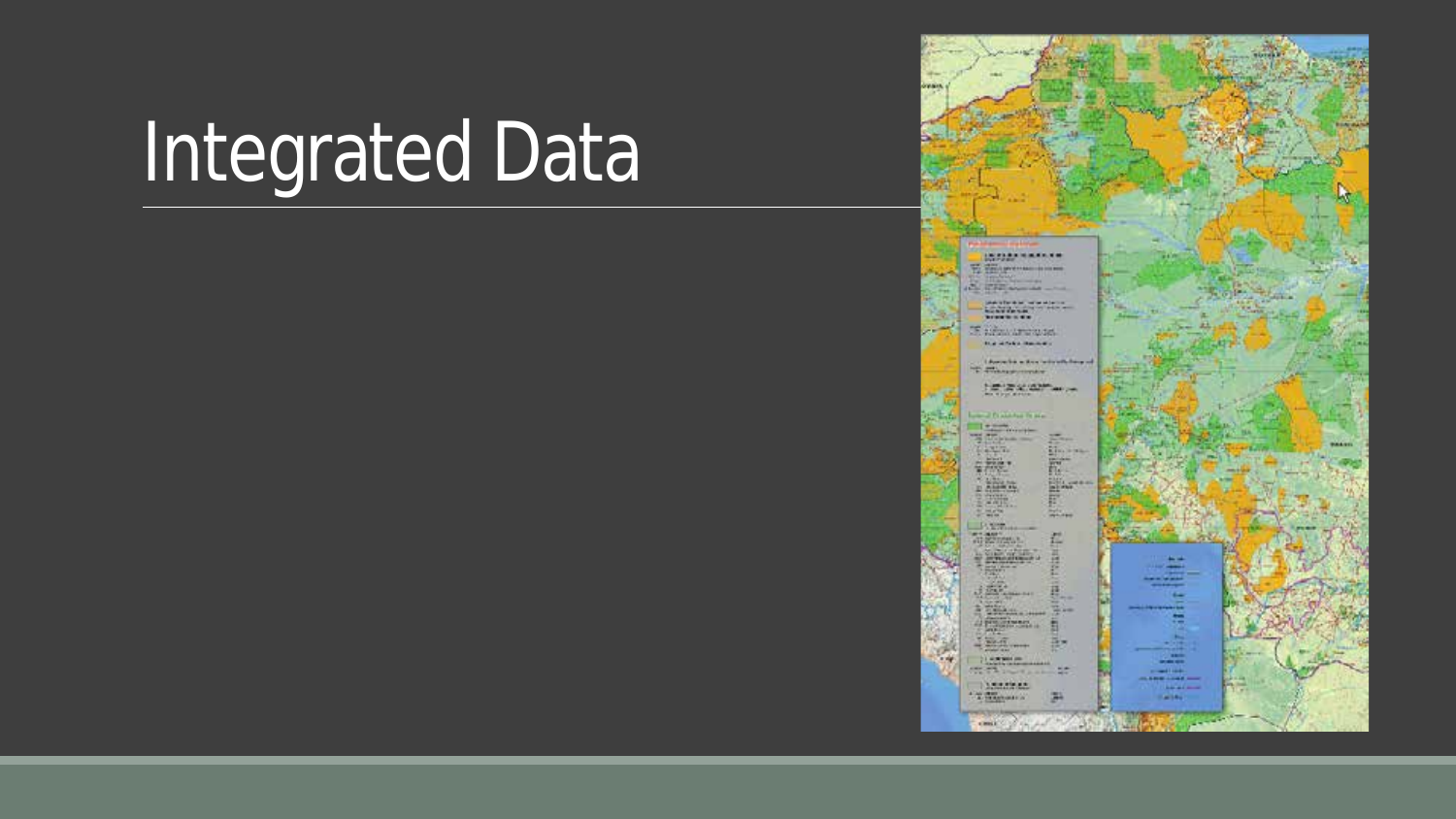# Thinking Spatially

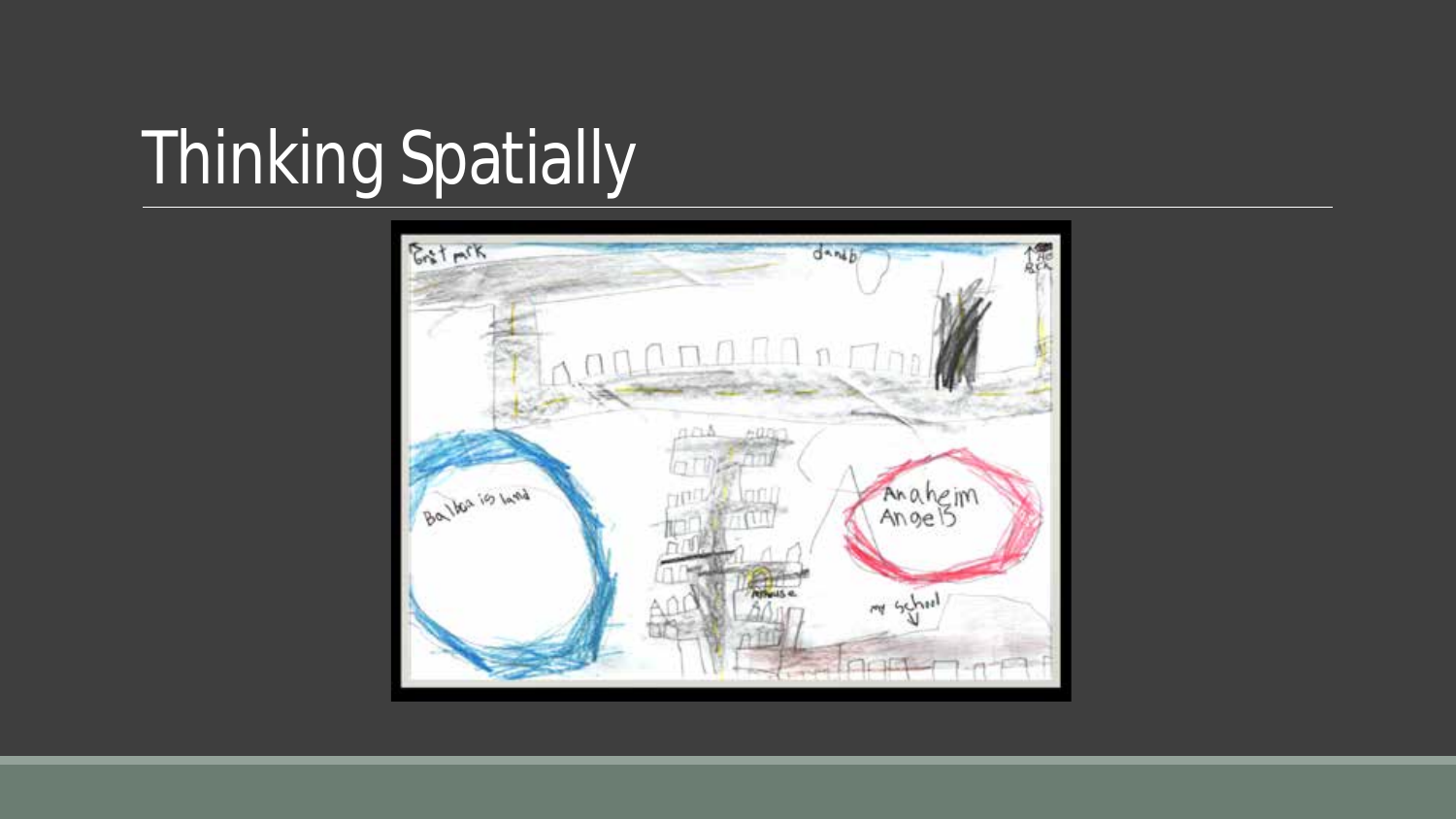# Sociospatial Thinking

**Sociospatial:**

an integrated examination of space, place and social indicators in a holistic fashion (Steinberg and Steinberg 2009).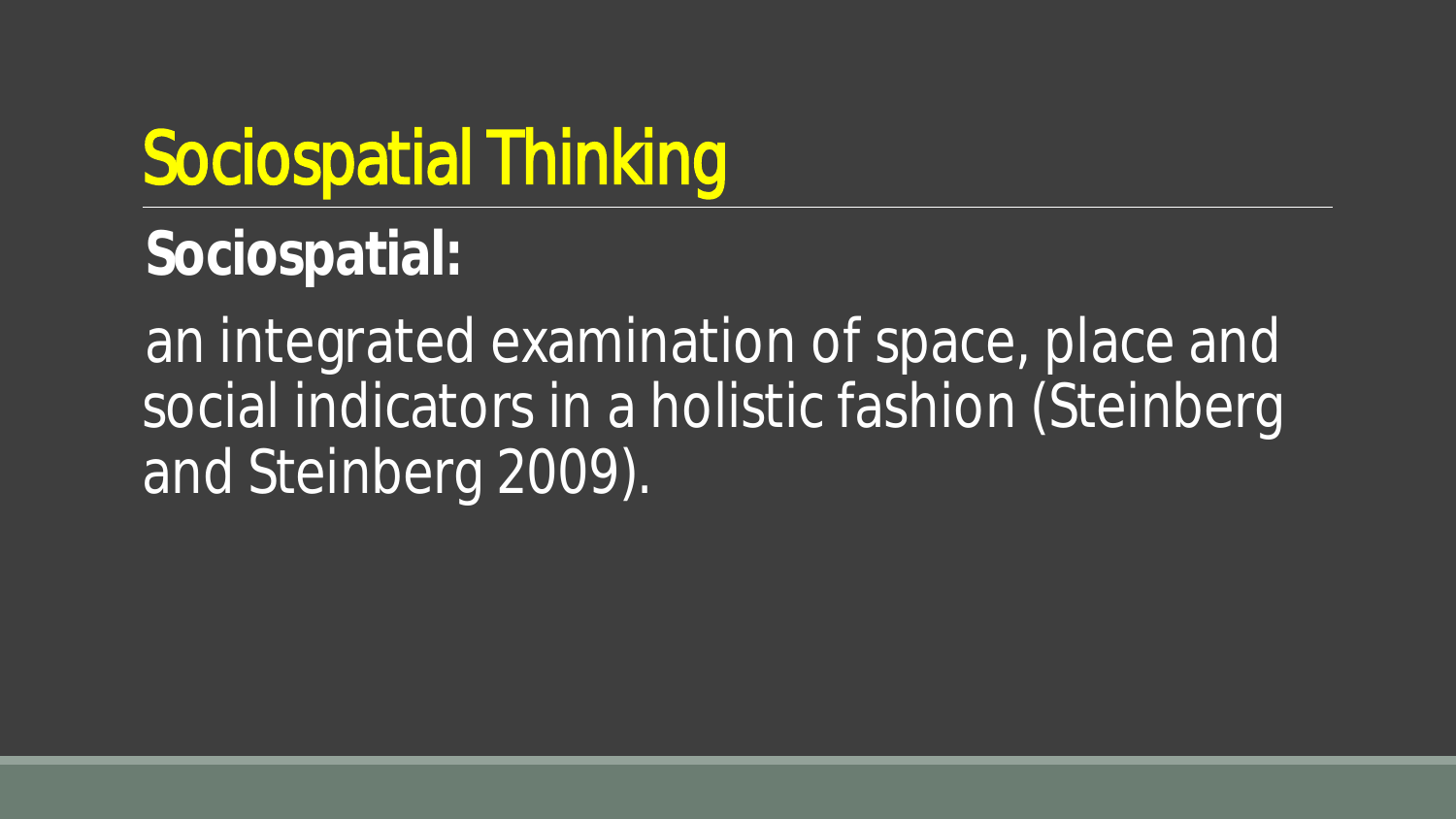# Sociospatial Thinking

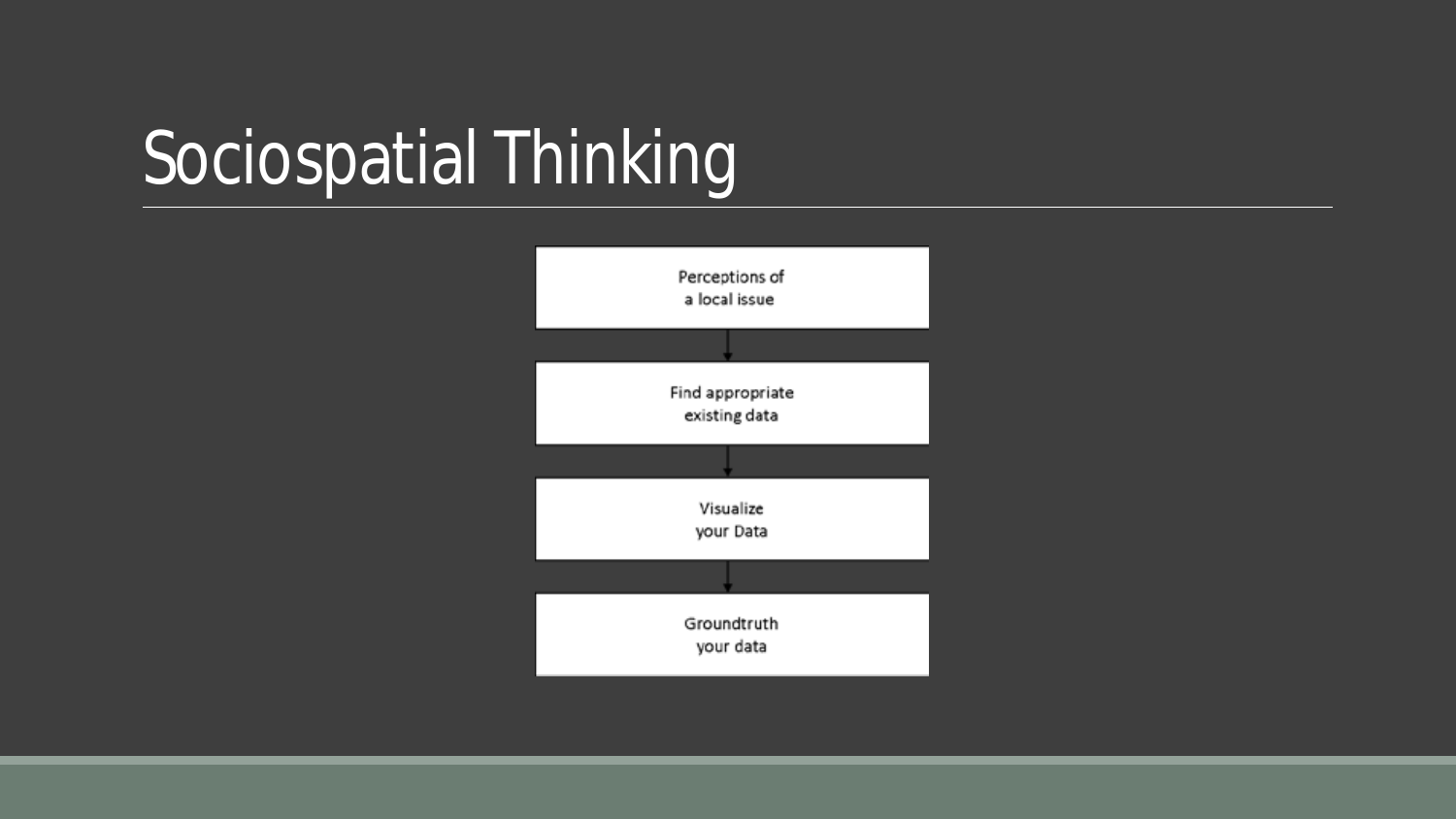# Inductive or Deductive Thinking?

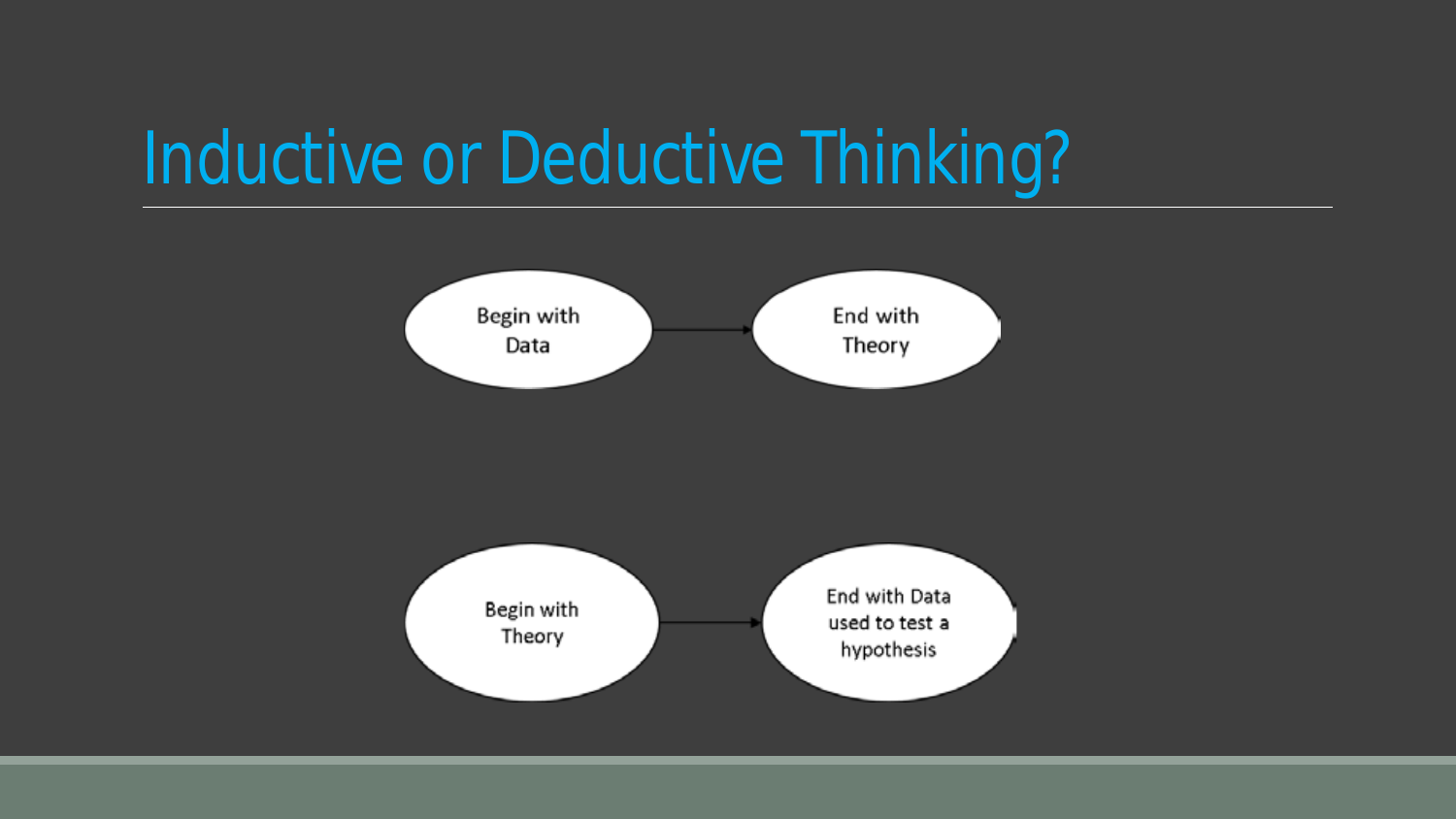# Sociospatial Grounded Theory: A New Approach to Research Methods

- 1. Determine a topic of interest
- 2. Determine a geographic location of interest
- 3. Collect the data (qualitative, spatially linked and social data).
- 4. Geocode the data.
- 5. Ground truth the data
- 6. Analyze the data and look for spatial and social patterns.
- 7. Generate theory (spatial and social).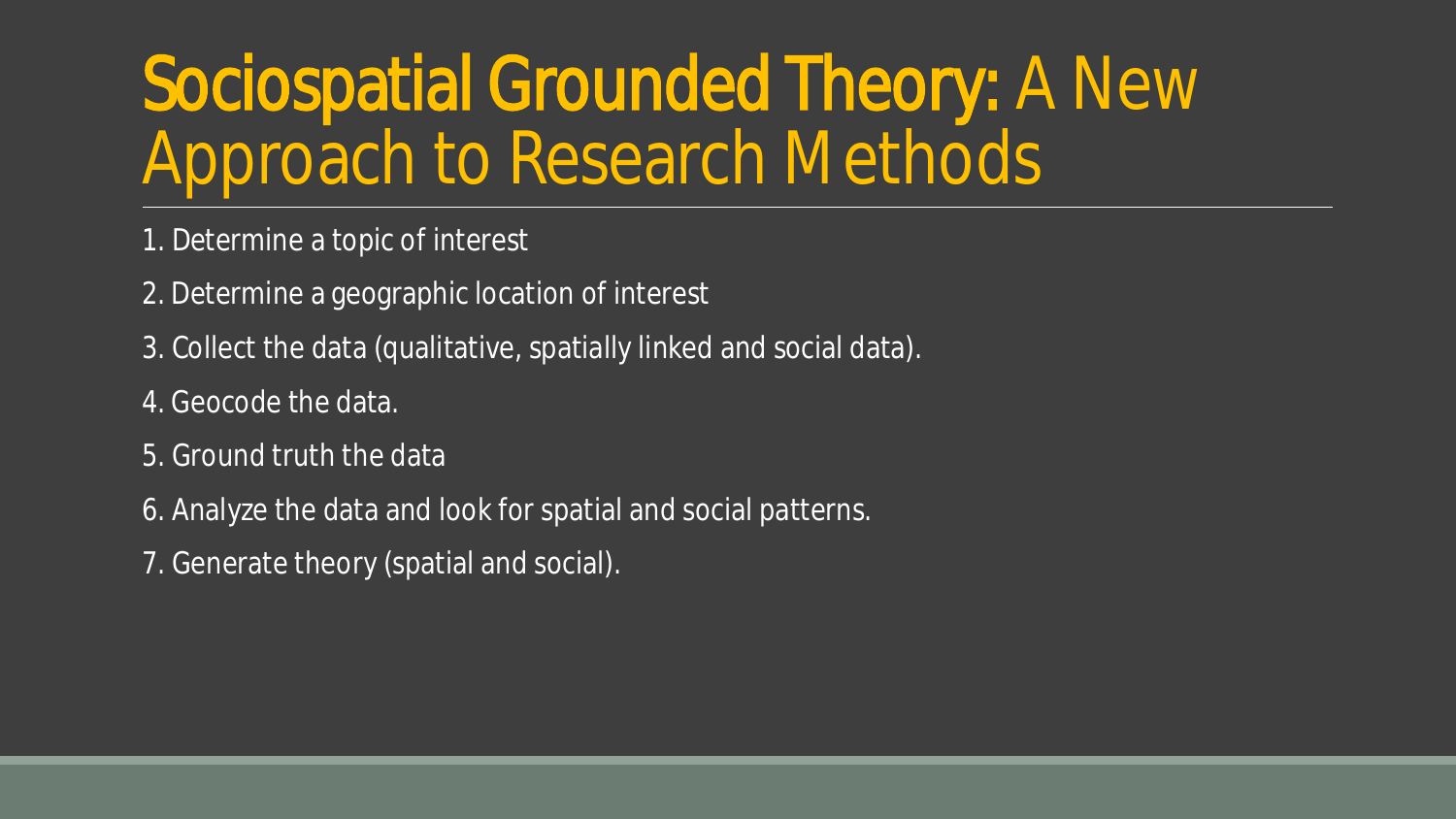#### Step 1: Determine geographic location of interest

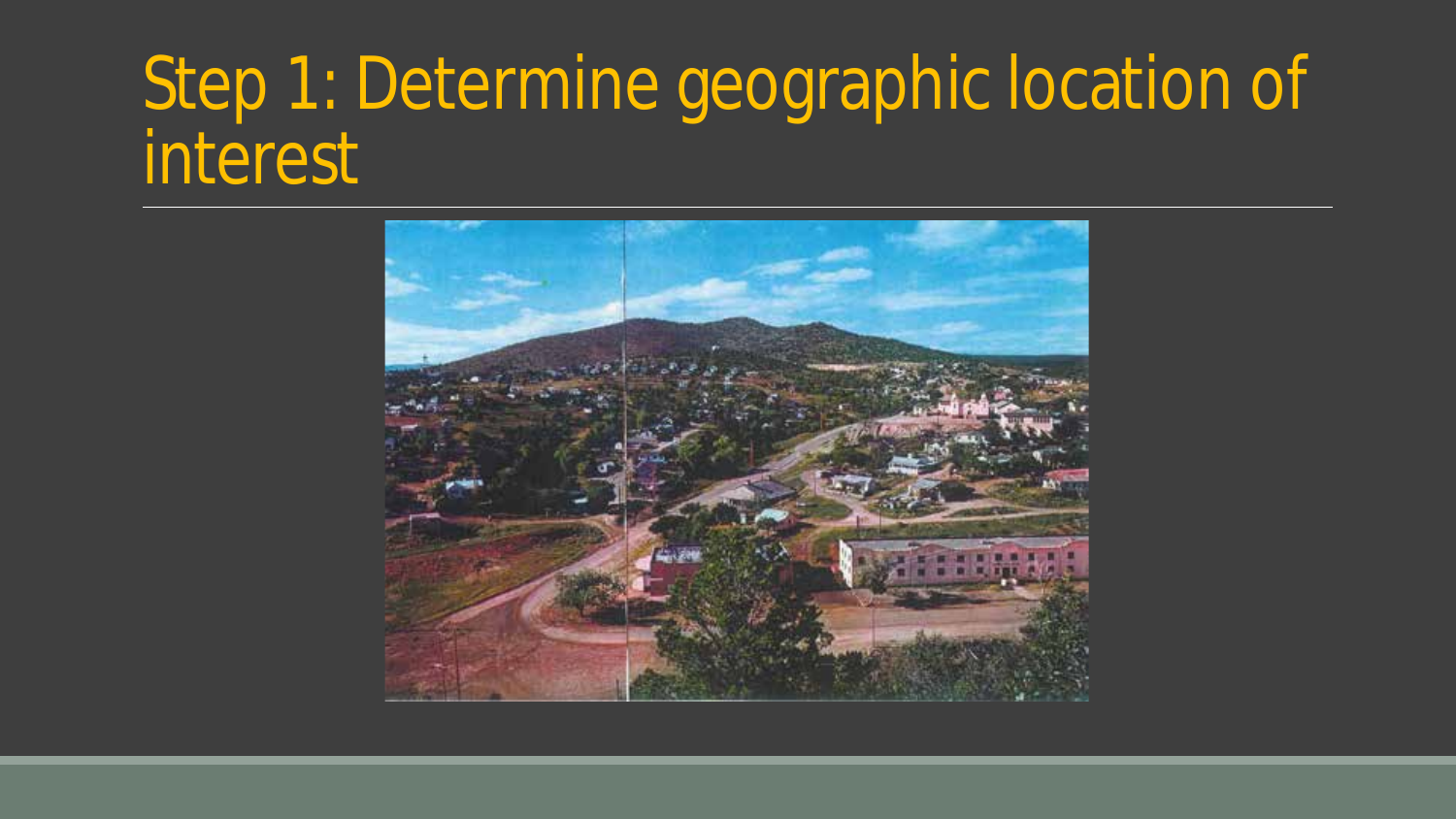#### Step 2: Collect data & Geocode Data

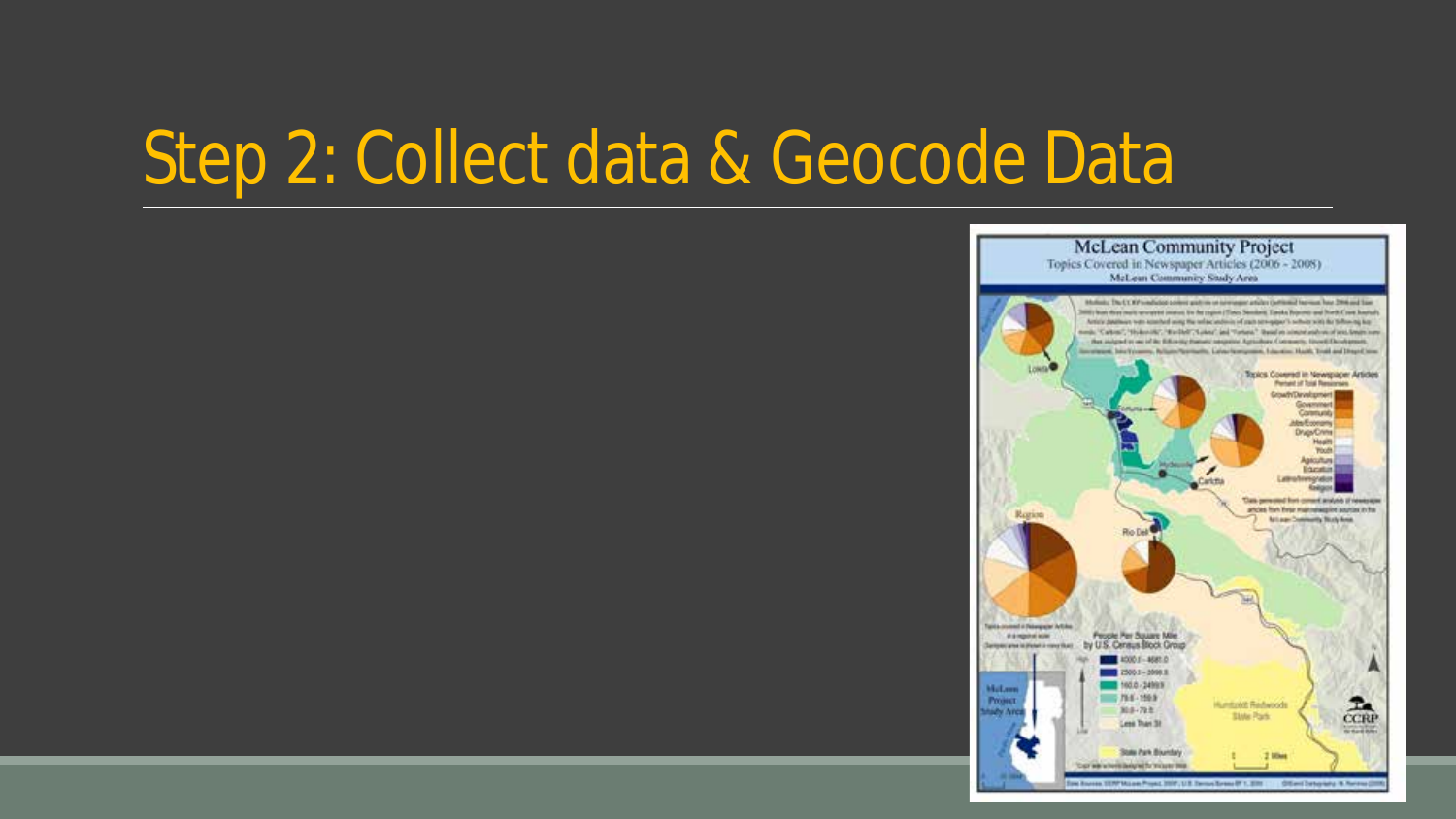### 3. Collect the data

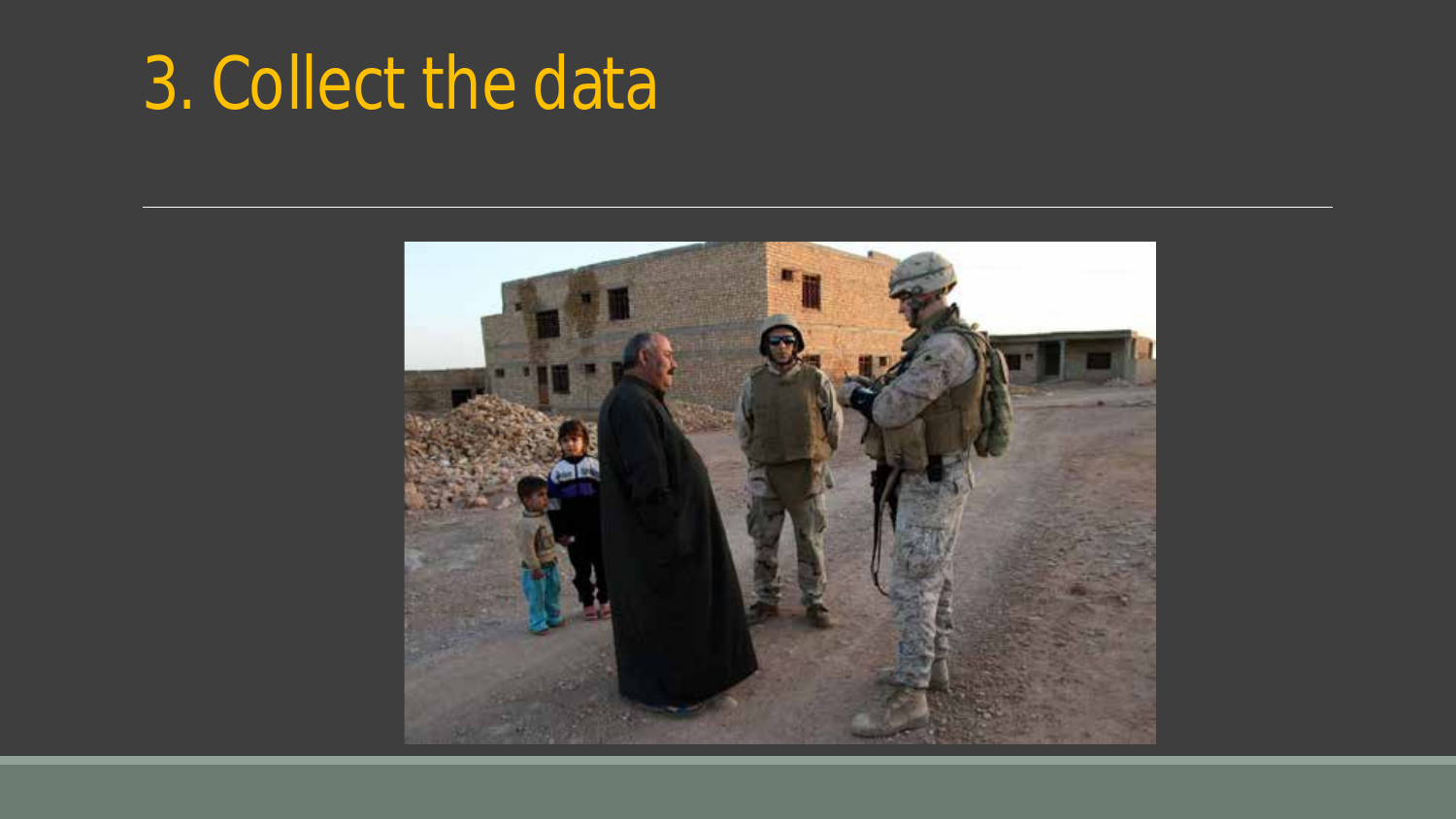#### Step 4: Geocode the Data

| Zip_Code | Respondent | Question_1 | Question <sub>2</sub> | Question <sub>3</sub> | Question_4 |
|----------|------------|------------|-----------------------|-----------------------|------------|
| 55113    |            |            |                       |                       |            |
| 55401    |            |            |                       |                       |            |
| 55112    |            |            |                       |                       |            |

Zip\_Code, Respondent, Question\_1, Question\_2, Question\_3, Question\_4

55113, A, 4, 3, 5, 5

55401, B, 2, 4, 3, 3

55112, C, 5, 4, 4, 5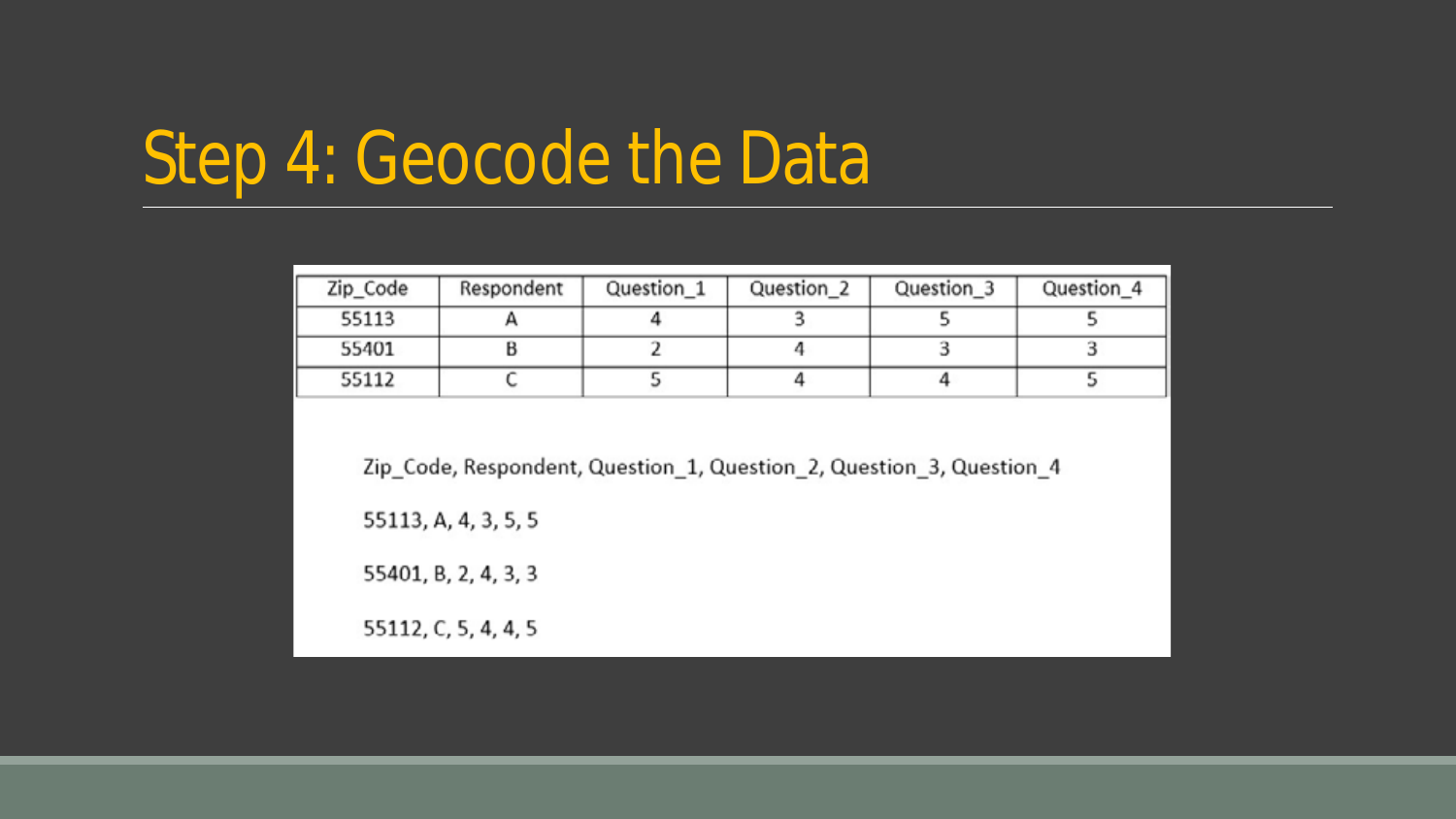### Step 3: Ground Truth the Data

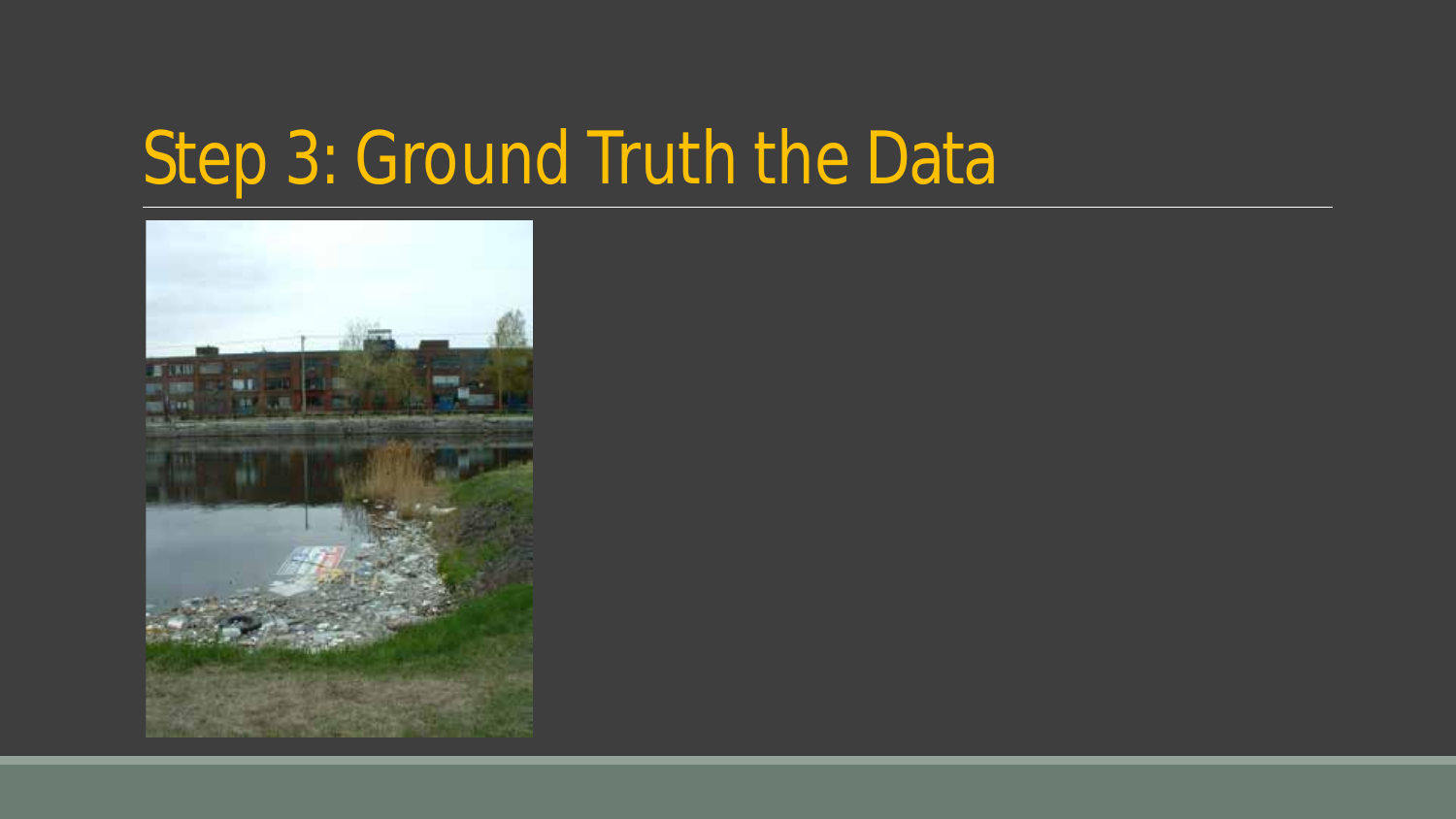#### Step 4, 5: Analyze the data & look for spatial/social patterns



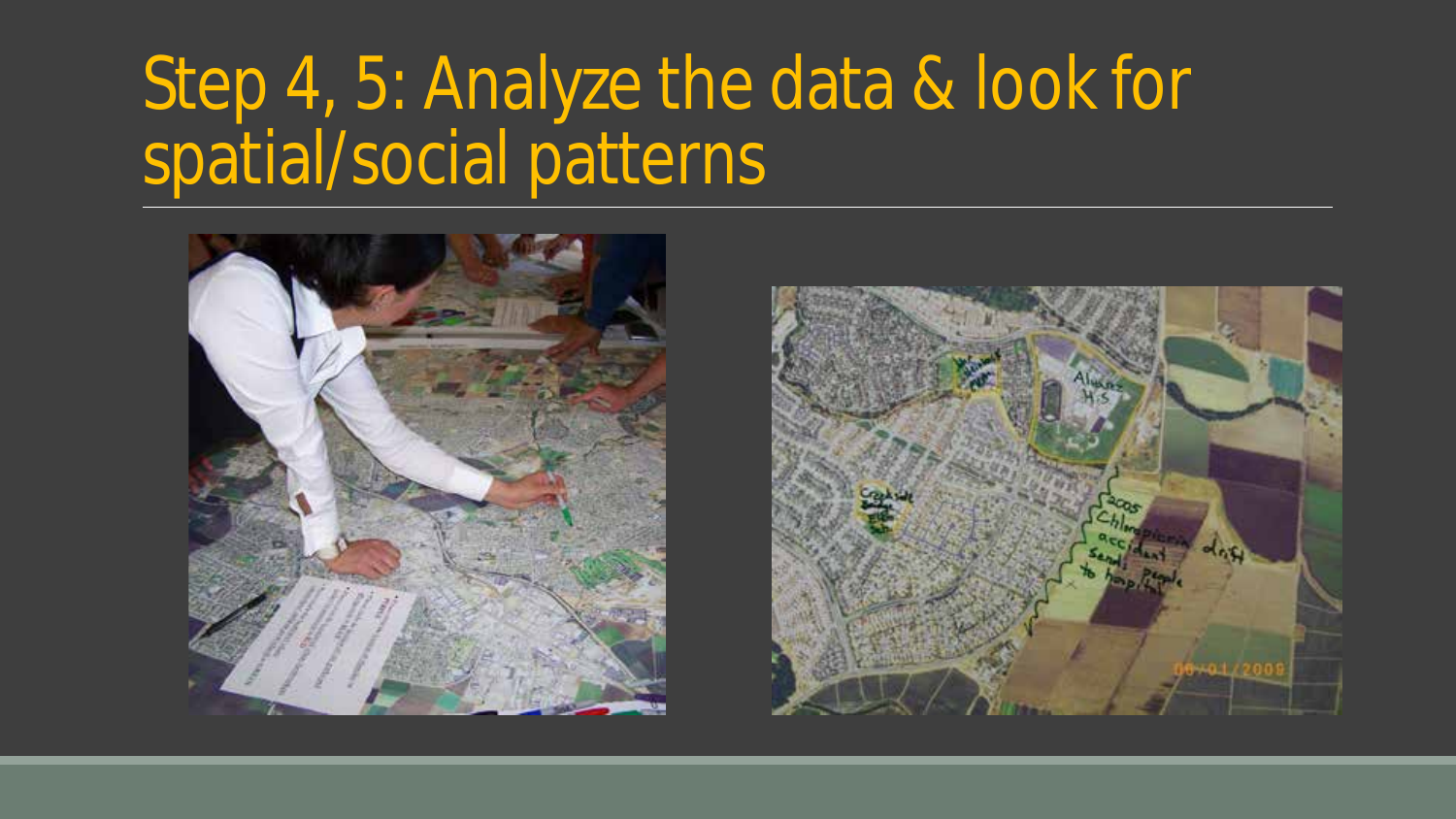### Step 7: Generate Theory

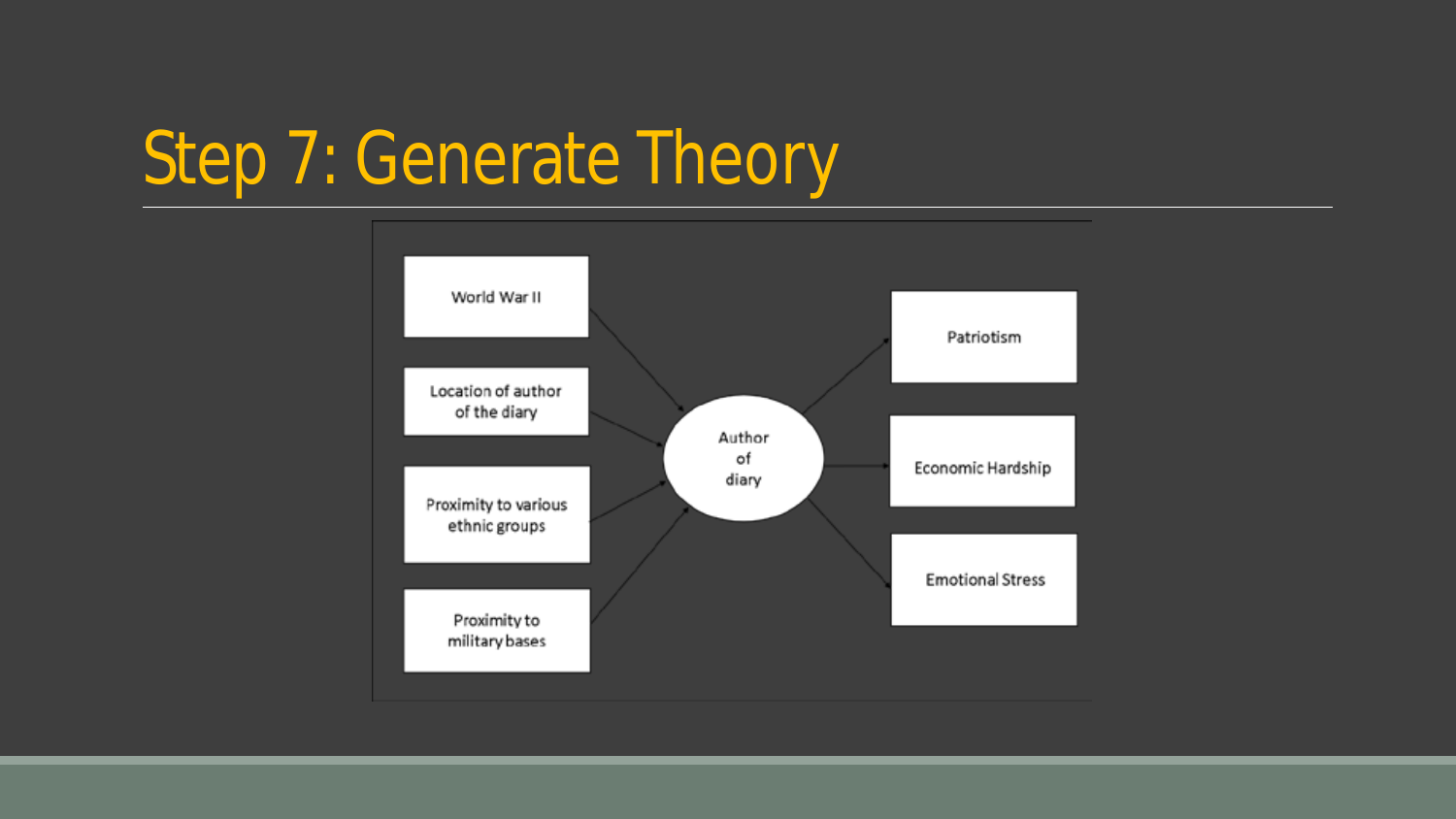# Integrated Data

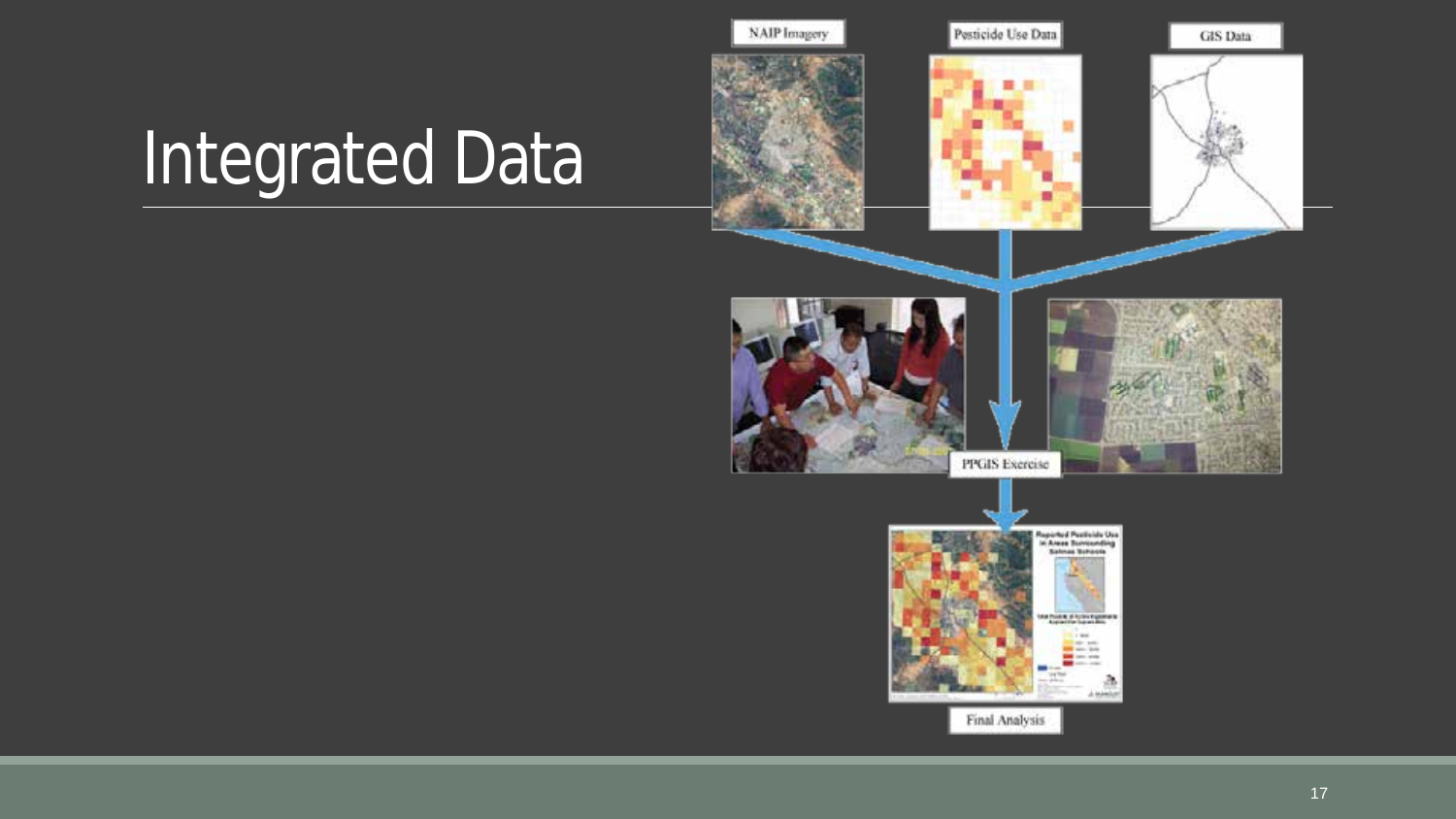#### Multiple Methods

Using multiple methods enables the researcher to triangulate the situation.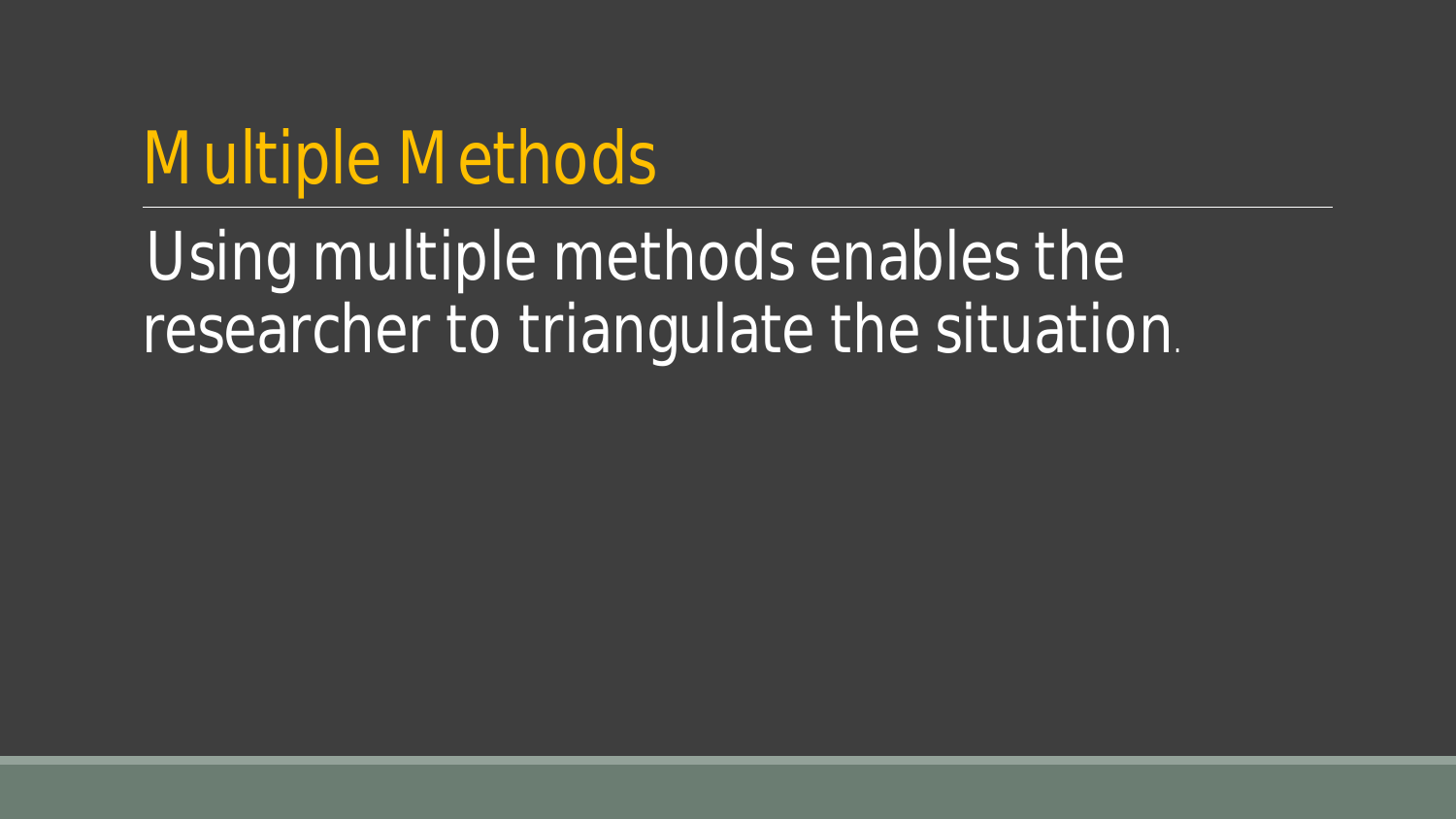### Interdisciplinary Spatial Approach-**Advantages**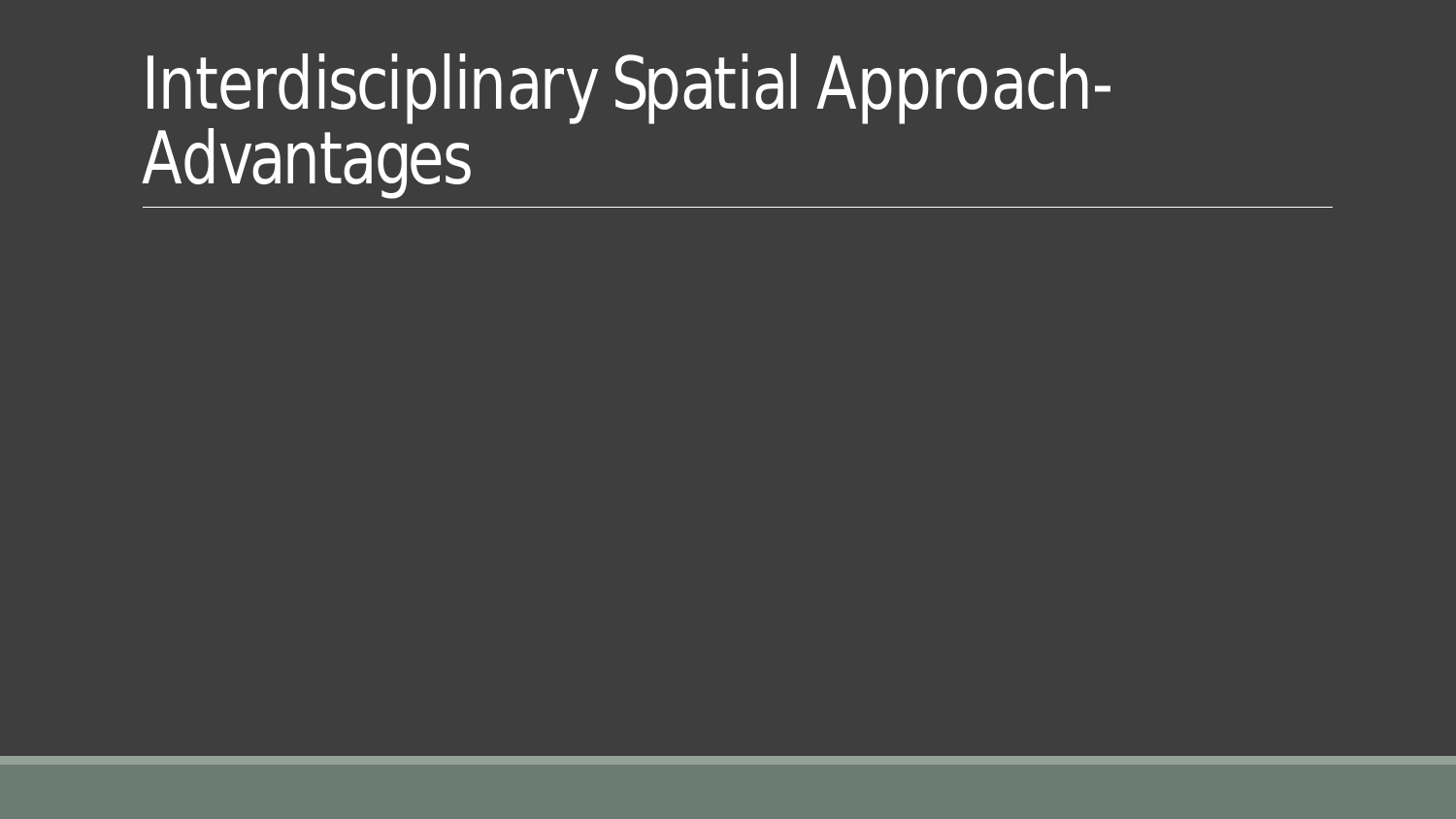#### 1. Visualization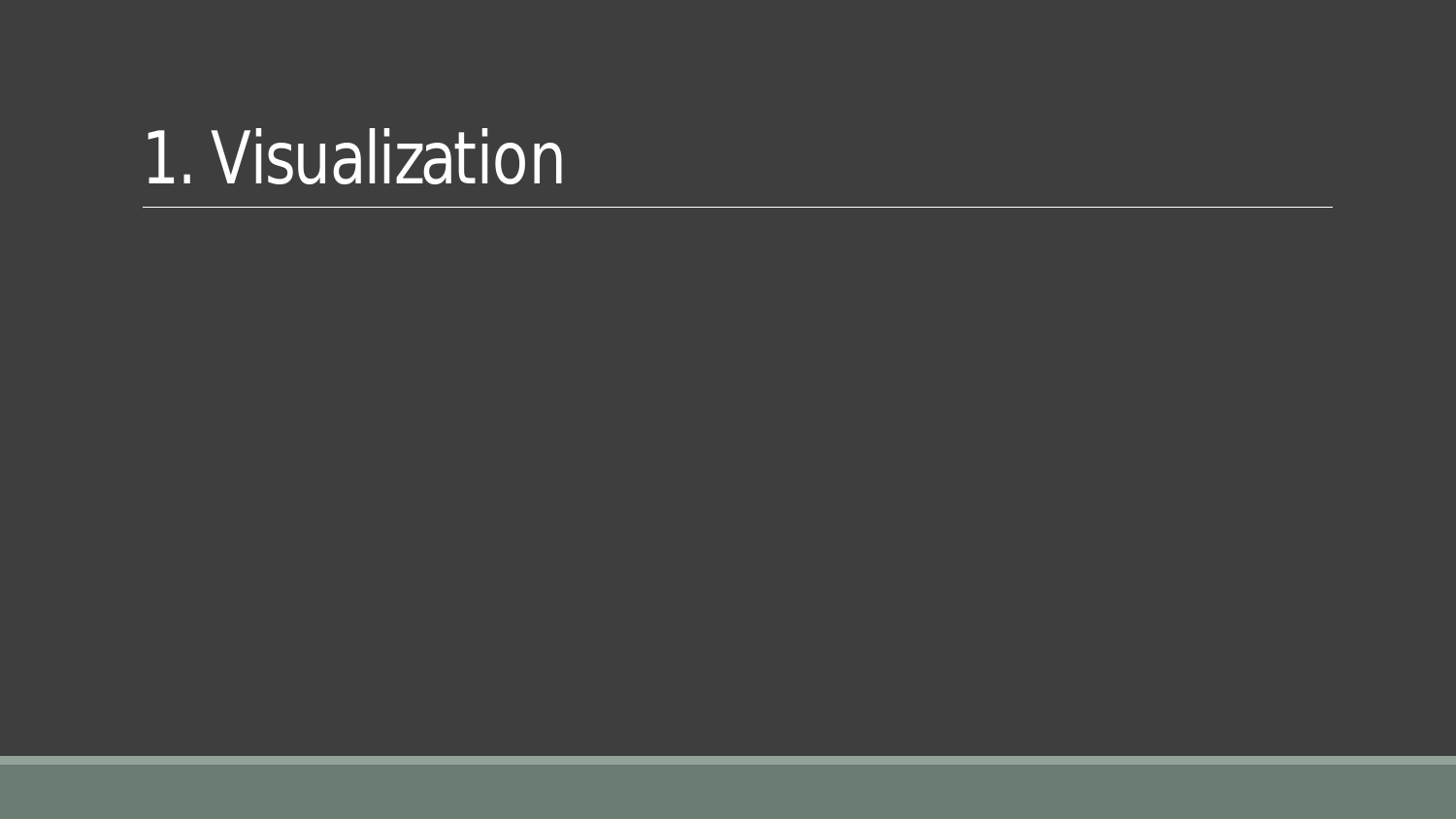#### 2. Communication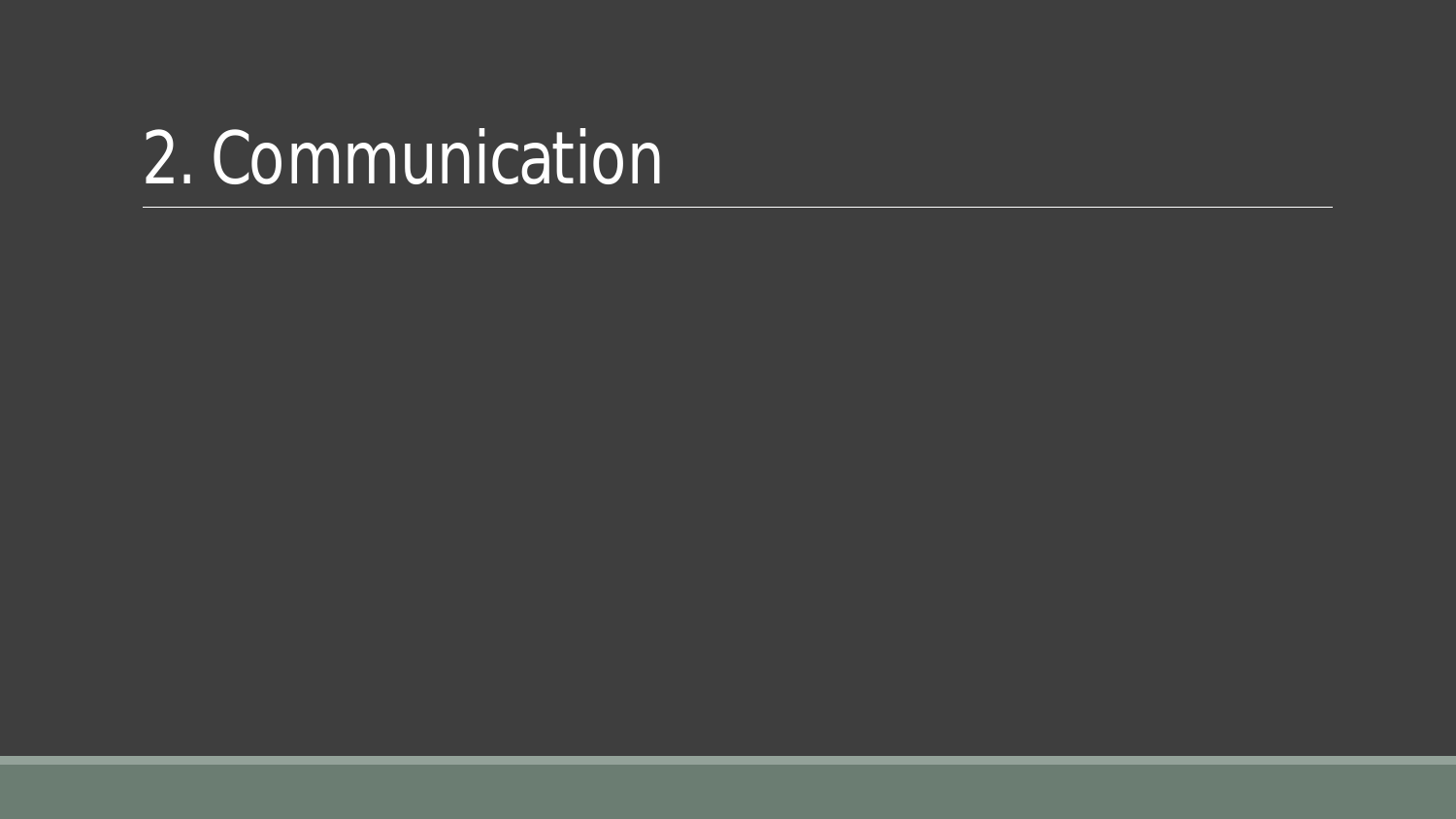# 3. Implementation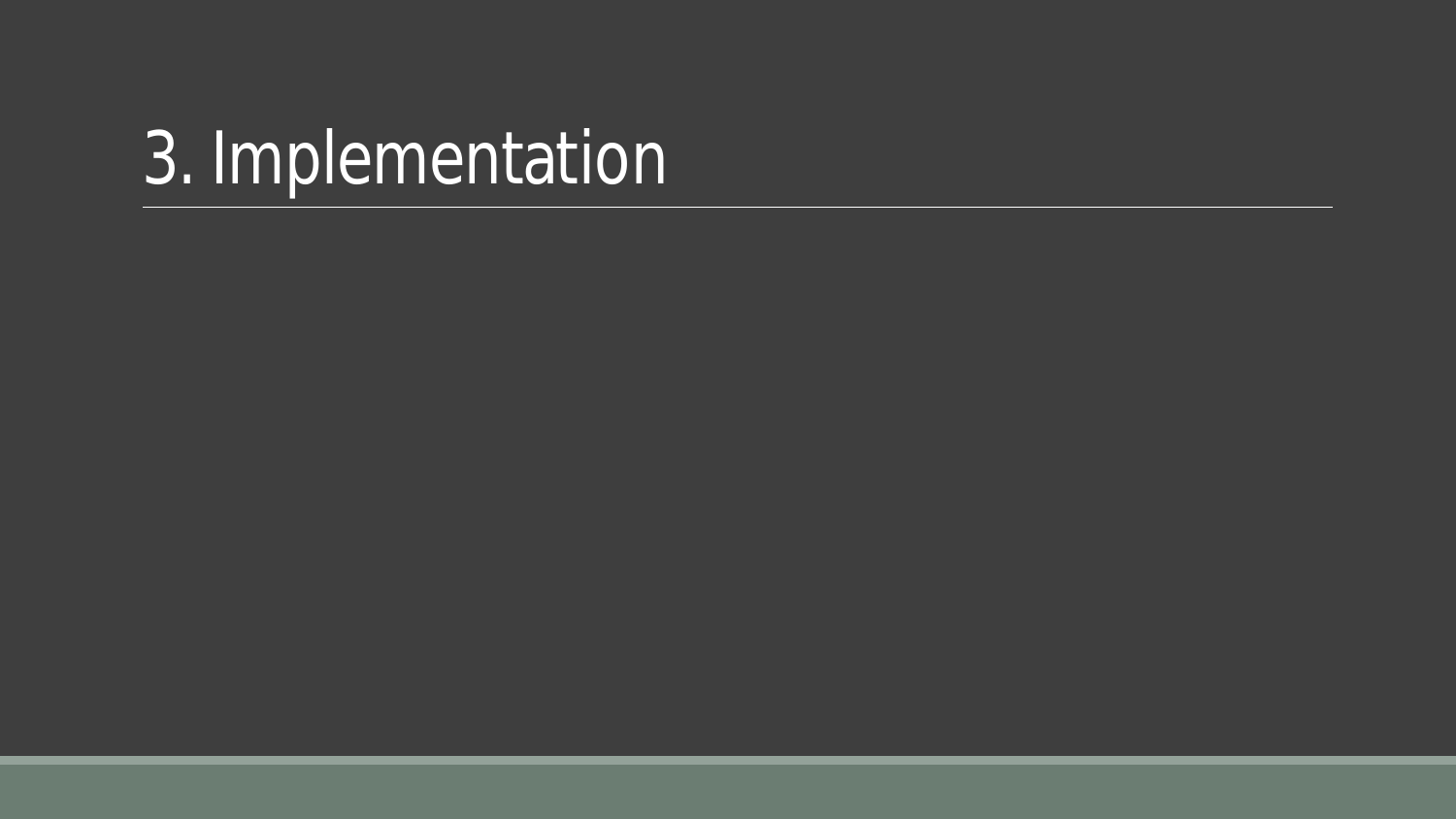#### 4. Contextualization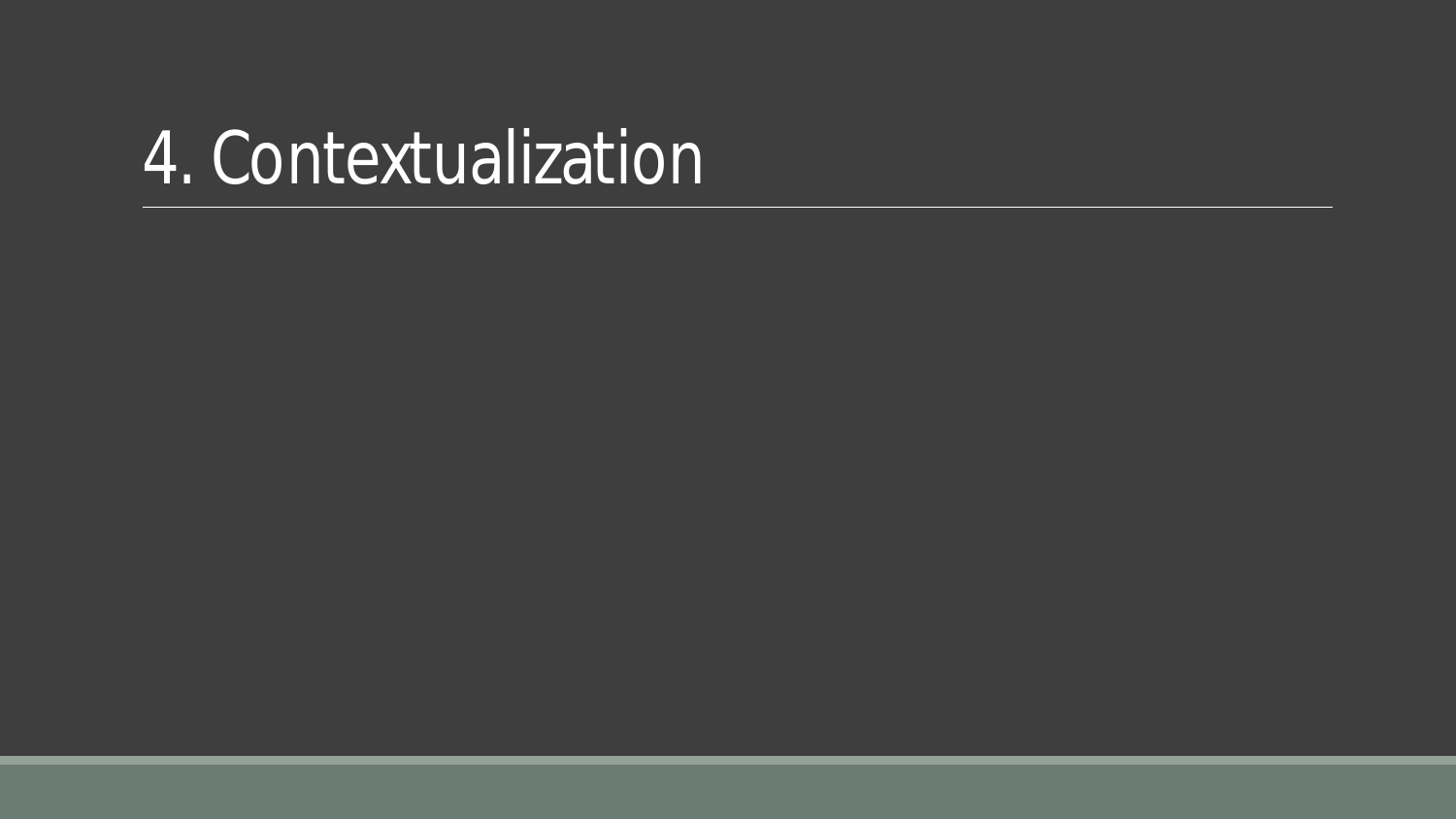# 5. Integration